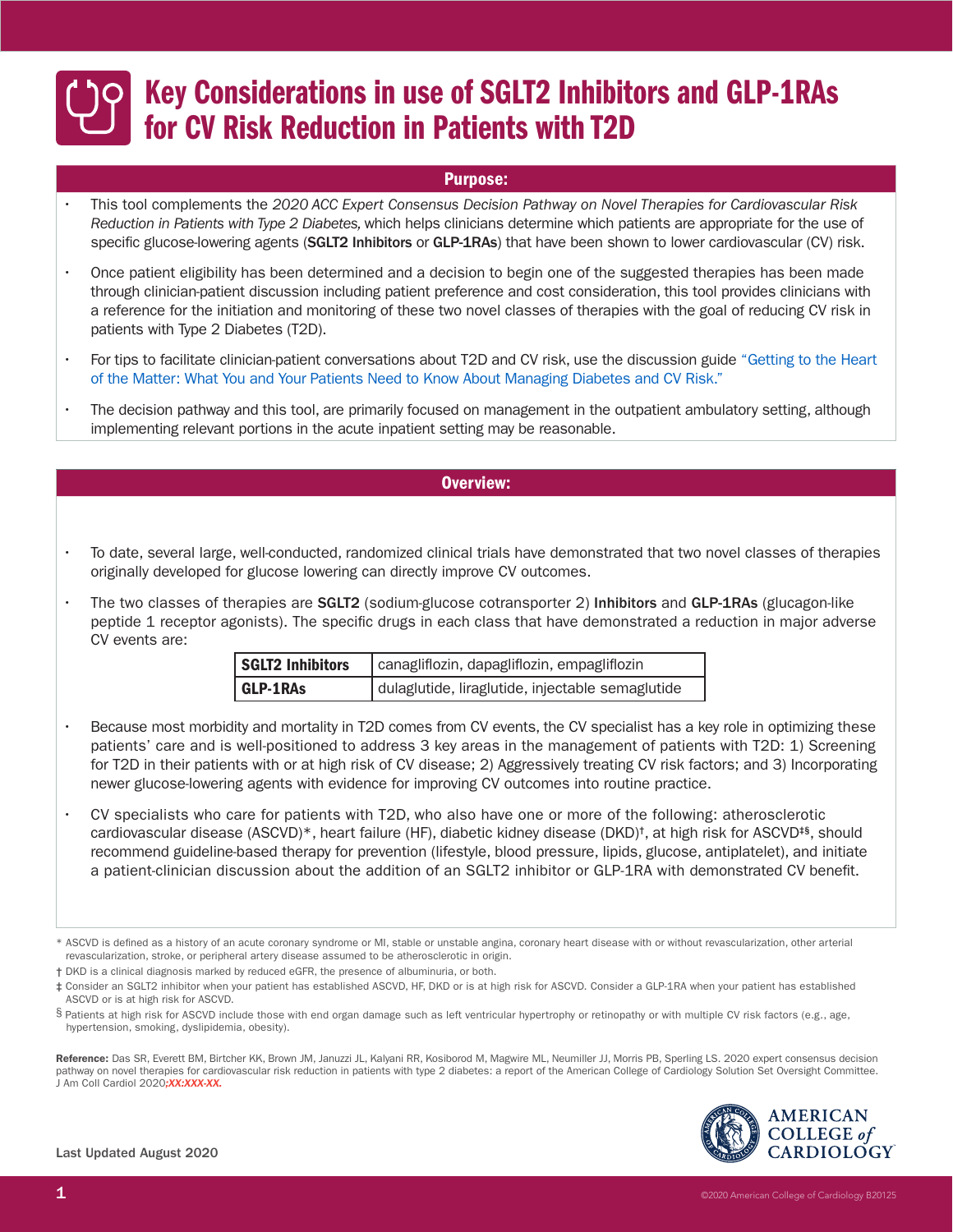

| <b>SGLT2 Inhibitors</b>   |                                                              |                                                                                                                                                                            |                                                                                                                                                                                                                                                                                                                                                                   |  |  |  |  |
|---------------------------|--------------------------------------------------------------|----------------------------------------------------------------------------------------------------------------------------------------------------------------------------|-------------------------------------------------------------------------------------------------------------------------------------------------------------------------------------------------------------------------------------------------------------------------------------------------------------------------------------------------------------------|--|--|--|--|
| <b>DOSAGE INFORMATION</b> |                                                              |                                                                                                                                                                            |                                                                                                                                                                                                                                                                                                                                                                   |  |  |  |  |
| <b>Drug</b>               | <b>Recommended</b><br><b>Doses for</b><br><b>CV Benefit*</b> | <b>Dose Modification</b>                                                                                                                                                   | <b>Indications</b>                                                                                                                                                                                                                                                                                                                                                |  |  |  |  |
| Canagliflozin             | 100 mg PO daily                                              | $\cdot$ eGFR 30 to 59<br>$ml/min/1.73m2$ : max dose<br>100 mg daily<br>$\cdot$ eGFR < 30 ml/min/1.73m <sup>2</sup> :<br>use is not recommended for<br>glycemic control     | · Improve glycemic control in adults with T2D<br>as an adjunct to diet and exercise<br>· Reduce risk of MI, stroke, or CV death in<br>adults with T2D and CV disease<br>· Reduce the risk of end-stage kidney disease,<br>doubling of serum creatinine, CV death, and<br>hospitalization for HF in patients with T2D<br>and diabetic nephropathy with albuminuria |  |  |  |  |
| Dapagliflozin             | 10 mg PO daily                                               | $\cdot$ eGFR <45 ml/min/1.73m <sup>2</sup> :<br>use is not recommended for<br>glycemic control<br>$\cdot$ eGFR < 30 ml/min/1.73 m <sup>2</sup> :<br>use is contraindicated | · Improve glycemic control in adults with T2D<br>as an adjunct to diet and exercise<br>. Reduce the risk of hospitalization for HF in<br>adults with T2D and established CV disease<br>or multiple CV risk factors<br>. Reduce the risk of CV death and<br>hospitalization for HF in adults with HFrEF                                                            |  |  |  |  |
| Empagliflozin             | 10 mg PO daily                                               | $\cdot$ eGFR <45 ml/min/1.73m <sup>2</sup> :<br>use is not recommended                                                                                                     | · Improve glycemic control in adults with T2D<br>as an adjunct to diet and exercise<br>. Reduce risk of CV death in adults with T2D<br>and established CV disease                                                                                                                                                                                                 |  |  |  |  |

Please note: Information regarding "Considerations for Drug Initiation and Monitoring", "Contraindications", and "Patient Education" for SGLT2 Inhibitors are continued on the next page.

CV = cardiovascular; eGFR = estimated glomerular filtration rate; GLP-1RA = glucagon-like peptide-1 receptor agonist; HF = heart failure; HFrEF = heart failure with reduced ejection fraction; MI = myocardial infarction; PO = "per os", by mouth; SGLT2 = sodium-glucose cotransporter-2; T2D = type 2 diabetes

\*Because there is no evidence of a graded dose response regarding CV and renal effects, SGLT2 inhibitors with CV benefit should be initiated at the lowest dose tested in CV and renal outcomes trials. Those doses are listed here. No further dose titration is needed for CV or renal risk reduction. However, dose increases may provide further glucose reduction benefits, if indicated.

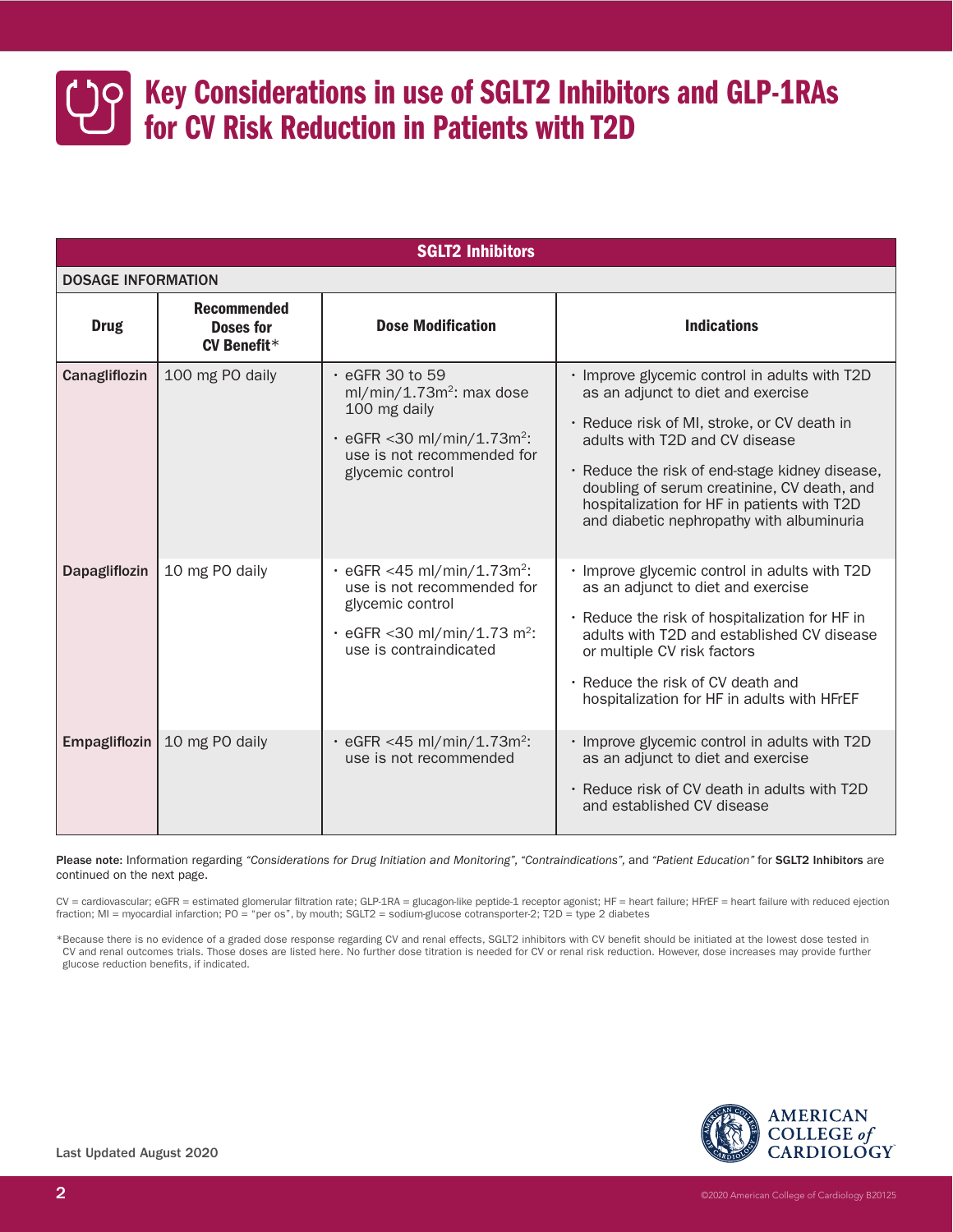### SGLT2 Inhibitors

#### *CONTINUED:*

#### CONSIDERATIONS FOR DRUG INITIATION AND MONITORING

- Discontinue at least three days before a planned surgery to prevent postoperative ketoacidosis.
- May contribute to intravascular volume contraction; consider stopping or reducing diuretic dose if applicable.
- Use with caution in patients with prior amputation, severe peripheral neuropathy, severe peripheral vascular disease, or active diabetic foot ulcers or soft tissue infections.
- Possible increased risk of bone fractures (canagliflozin).
- If HbA1c is well-controlled at baseline or known history of frequent hypoglycemic events, wean or stop sulfonylurea and consider reducing total daily insulin dose by ~20% when starting therapy.
- Avoid hypovolemia. May need to reduce diuretic dose if the patient has symptoms of dehydration. Educate patients regarding symptoms of dehydration (lightheadedness, orthostasis, weakness) and to hold medication if low oral intake.
- Instruct patients to more closely monitor glucose at home for the first 4 weeks of therapy (especially if on insulin, sulfonylurea, and/or glinides). Consider discontinuing any sulfonylurea or glinide. For patients taking insulin, consider modestly reducing total daily insulin dose (by up to 20%).
- Adverse effects to monitor:
	- o Genital fungal infections
	- o Urinary tract infections
	- o Euglycemic diabetic ketoacidosis
	- o Lower limb ulcerations and soft tissue infections

### CONTRAINDICATIONS

- History of serious hypersensitivity reaction to drug
- Pregnancy or breastfeeding
- On dialysis
- eGFR <30 ml/min/1.73m<sup>2</sup> (dapagliflozin)
- ESRD (dapagliflozin and empagliflozin)
- Severe renal impairment (empagliflozin)

### PATIENT EDUCATION

Educate patients on:

- Potential for genital mycotic infections and importance of genital hygiene.
- Symptoms of diabetic ketoacidosis (nausea, vomiting, abdominal pain, weakness) and that diabetic ketoacidosis can occur even if blood glucose readings are in the 150–250 mg/dL range. If patient experiences diabetic ketoacidosis-like symptoms, he/she should be instructed to seek urgent medical attention.
- Foot care, especially in patients with diabetic neuropathy. Ask patients to report any foot wounds immediately.

eGFR = estimated glomerular filtration rate; ESRD = end stage renal disease; GLP-1RA = glucagon-like peptide-1 receptor agonist; HbA1c = hemoglobin A1c; SGLT2 = sodium-glucose cotransporter-2; T2D = type 2 diabetes

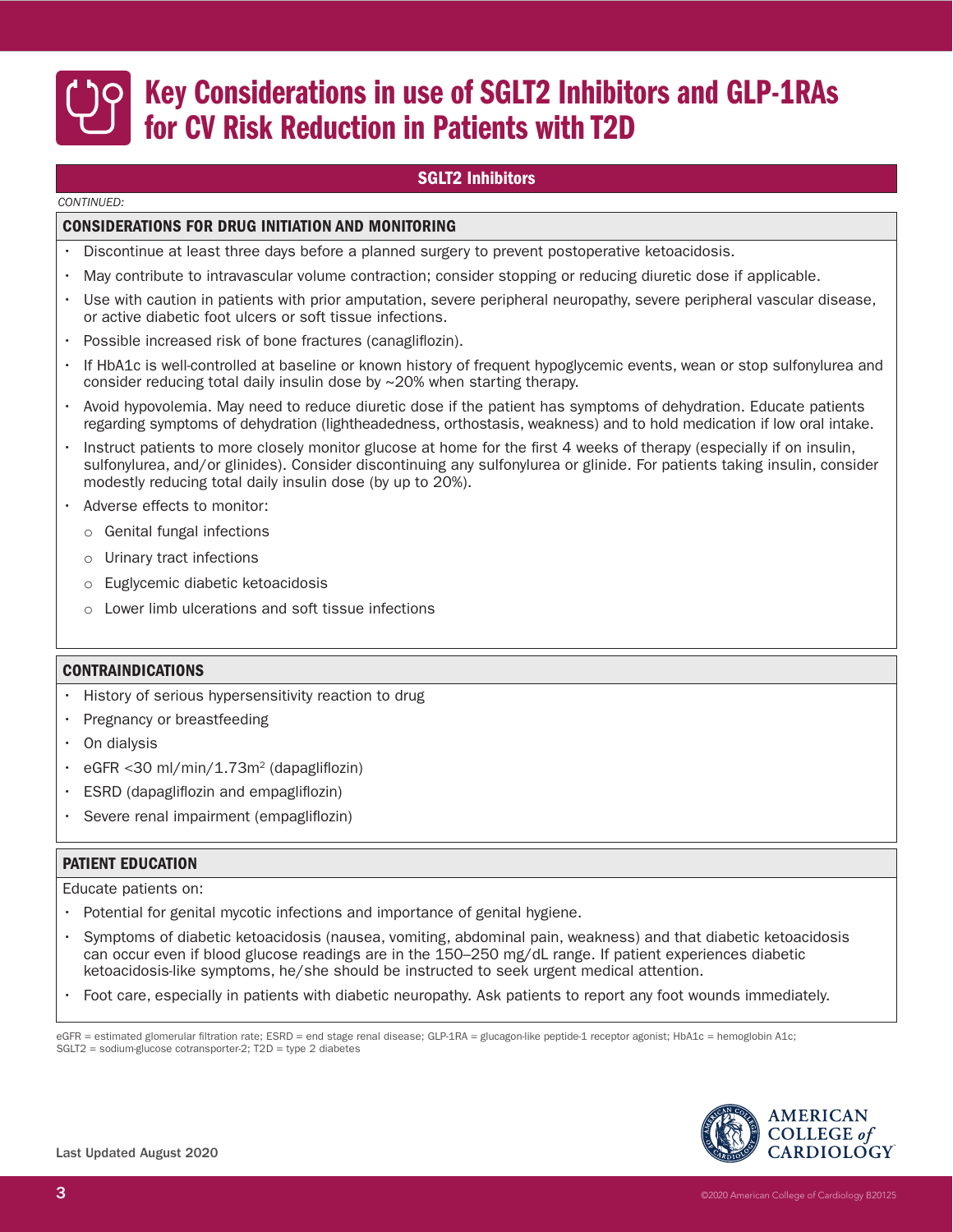

| <b>GLP-1RAs</b>           |                                                              |                                                                                                                |                                                                                                                                                                                                                                                                                         |                                                                                                                                     |  |  |  |
|---------------------------|--------------------------------------------------------------|----------------------------------------------------------------------------------------------------------------|-----------------------------------------------------------------------------------------------------------------------------------------------------------------------------------------------------------------------------------------------------------------------------------------|-------------------------------------------------------------------------------------------------------------------------------------|--|--|--|
| <b>DOSAGE INFORMATION</b> |                                                              |                                                                                                                |                                                                                                                                                                                                                                                                                         |                                                                                                                                     |  |  |  |
| <b>Drug</b>               | <b>Recommended</b><br><b>Doses for</b><br><b>CV Benefit*</b> | <b>Titration</b>                                                                                               | <b>Dose Modification</b>                                                                                                                                                                                                                                                                | <b>Indications</b>                                                                                                                  |  |  |  |
| <b>Dulaglutide</b>        | 0.75 mg SC<br>per week                                       | Titrate slowly to<br>1.5 mg or maximally<br>tolerated dose based<br>on prescribing<br>information              | • Up-titrate slowly to reduce<br>nausea and vomiting<br>· Discontinue if pancreatitis<br>is suspected and do not<br>restart if pancreatitis is<br>confirmed<br>· No dose adjustment<br>necessary with renal<br>or hepatic impairment;<br>data in end-stage renal<br>disease are limited | · Improve glycemic control in<br>adults with T2D<br>· Reduce MACE for people with<br>T2D with and without<br>established CV disease |  |  |  |
| Liraglutide               | 0.6 mg SC<br>daily                                           | Titrate slowly to<br>1.8 mg or maximally<br>tolerated dose<br>based on prescribing<br>information              | • Up-titrate slowly to reduce<br>nausea and vomiting<br>· Discontinue if pancreatitis<br>is suspected and do not<br>restart if pancreatitis is<br>confirmed<br>· No dose adjustment is<br>necessary with renal or<br>hepatic impairment                                                 | · Improve glycemic control in<br>adults with T2D<br>· Reduce risk of MI, CVA, or CV<br>death in adults with T2D and<br>CV disease   |  |  |  |
| Injectable<br>Semaglutide | 0.25 mg SC<br>per week                                       | Titrate slowly to<br>1 mg once weekly<br>or maximally<br>tolerated dose based<br>on prescribing<br>information | • Up-titrate slowly to reduce<br>nausea and vomiting<br>· Discontinue if pancreatitis<br>is suspected and do not<br>restart if pancreatitis is<br>confirmed<br>· No dose adjustment is<br>necessary with renal or<br>hepatic impairment                                                 | · Improve glycemic control in<br>adults with T2D<br>· Reduce risk of MI, CVA, or CV<br>death in adults with T2D and<br>CV disease   |  |  |  |

Please note: Information regarding "Considerations for Drug Initiation and Monitoring" and "Contraindications" for GLP-1RAs are continued on the next page.

CV = cardiovascular; CVA = cerebrovascular accident; GLP-1RA = glucagon-like peptide-1 receptor agonist; MACE = major adverse cardiovascular events; MI = myocardial infarction; SC = subcutaneous; SGLT2 = sodium-glucose cotransporter-2; T2D = type 2 diabetes